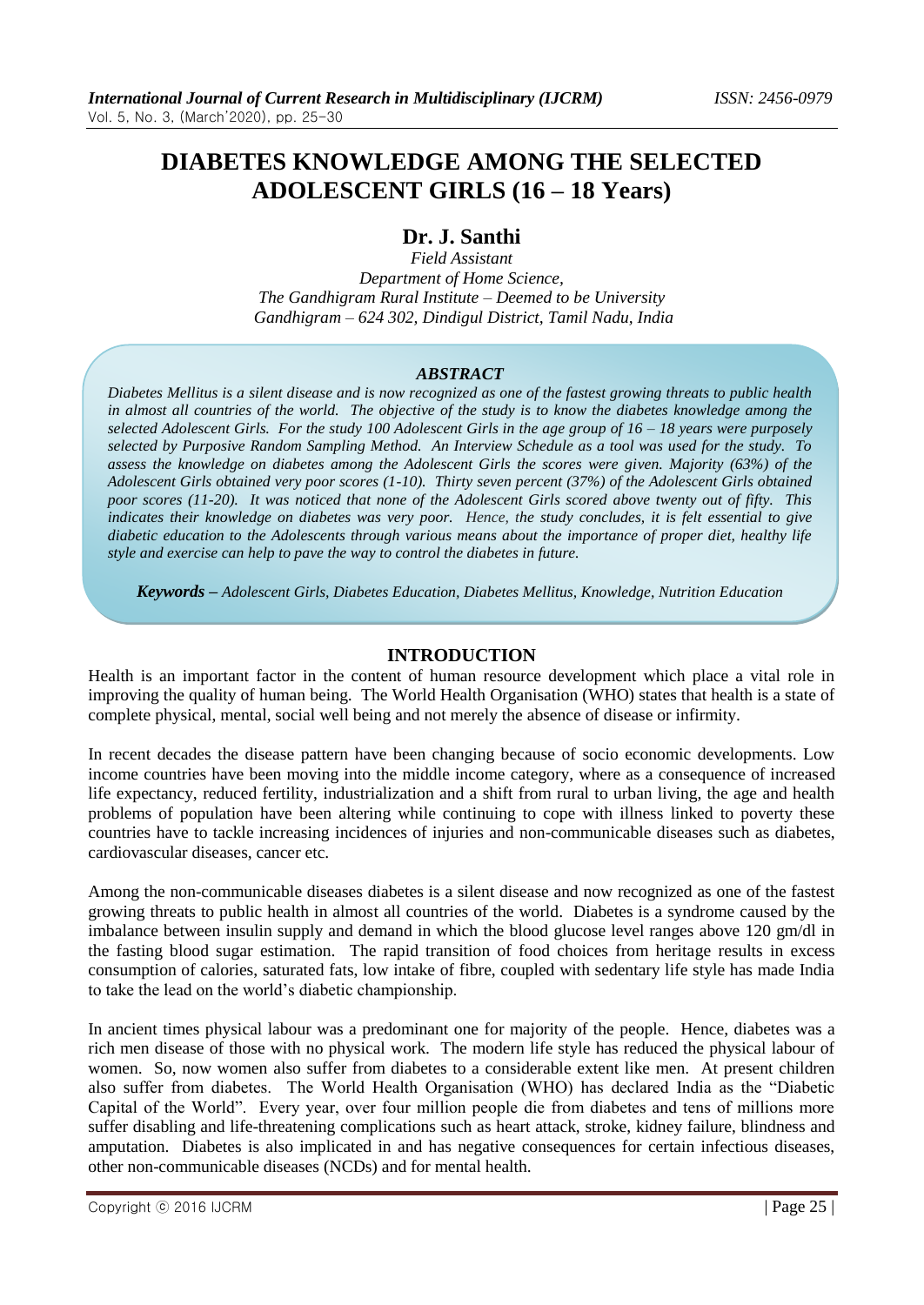The prevalence of diabetes has risen dramatically during recent decades, and it's now a serious global health burden. It has been estimated that world prevalence of diabetes is 366 million people in 2011 and the number is set to increase up to 522 million people by 2030. Globally, an estimated 463 million adults are living with [diabetes,](https://en.wikipedia.org/wiki/Diabetes) according to the latest 2019 data from the [International Diabetes Federation.](https://en.wikipedia.org/wiki/International_Diabetes_Federation) Diabetes prevalence is increasing rapidly; previous 2017 estimates put the number at 425 million people living with diabetes. The number is projected to almost double by 2030.

Diabetes results in high healthcare costs, loss of labour productivity and decreased rates of economic growth. The World Economic Forum has consistently identified NCDs (including diabetes) as a global risk for business and communities. The losses in national income from largely preventable deaths from diabetes, heart disease and stroke are enormous; between 2005-2015, those losses are estimated to reach USD 558 billion in China, USD 303 billion in Russia and USD 237 billion in India.

Early death is only one component of lost income and many people with diabetes suffer potentially avoidable disabling complications which prevent them from working. This represents a substantial loss to the economy and in countries where there is no social protection, can push families into poverty and rob children of opportunities for healthy nutrition, education and future employment. So, while no country is immune to diabetes, the most immediate challenge lies in low and middle income countries where three out of four people with diabetes now live and where the onset of diabetes has shifted down a generation, increasingly affecting people in their most productive years.

Diabetes can be triggered by events in the womb with the children of mothers who are under or over nourished during pregnancy at greater risk of diabetes in later life. Diabetes in pregnancy also increases the risk of morbidity and mortality for both the mother and infant. As caregivers, women and girls face additional burdens and may lose educational, economic and social opportunities when caring for family members with diabetes.

By 2030, one is twenty adults over 20 years old is expected to have severe vision-loss which could be slashed by more than 50% if sight saving laser therapies are implemented in a timely manner. Early detection of liver and kidney disease could improve kidney function in many sufferers by 70%. An improved system of foot care would virtually eliminate cases of lower limb amputation completely.

Diabetes can affect nearly every organ system in the body. Diabetes related complications are coronary artery disease, peripheral vascular disease, stroke, neuropathy, dental ailments, amputation, retinopathy, nephropathy, skin diseases etc. People with diabetes are 25 times more likely to develop blindness, 17 times more likely to develop kidney disease, 30-40 times more likely to undergo amputation, 2-4 times more likely to develop myocardial infarction and twice as likely to suffer a stroke than non-diabetics. Women with diabetes are at a greater risk and those over 55 years are 7 times more likely to have heart disease. Heart disease is more diffused in diabetics who are also more prone to silent heart attacks as they experience no pain associated with an attack because of diabetic neuropathy. The possible complications make diabetes a dreaded disease.

Diabetes can be a debilitating disease, but it can be prevented entirely by a few simple methods and managed through diet and exercise, eliminating the painful shots of insulin and the fear of insulin dependence. The India has the largest national population of adolescents followed by China, United States, Indonesia and Pakistan. The Adolescents are the direct reproducers of future generations, the health of adolescents influences not only their own growth, but also the health of the future population.

Today most of the Adolescent community is leading a sedentary life style and following faulty dietary habits which lead to ill health and they are prone to diseases like diabetes, heart diseases and obesity in future.

The Adolescence should be well knowledgeable on diabetes will helps to modifying their food habits and life style to prevent diabetes and other metabolic disorders in future. This situation intended to made the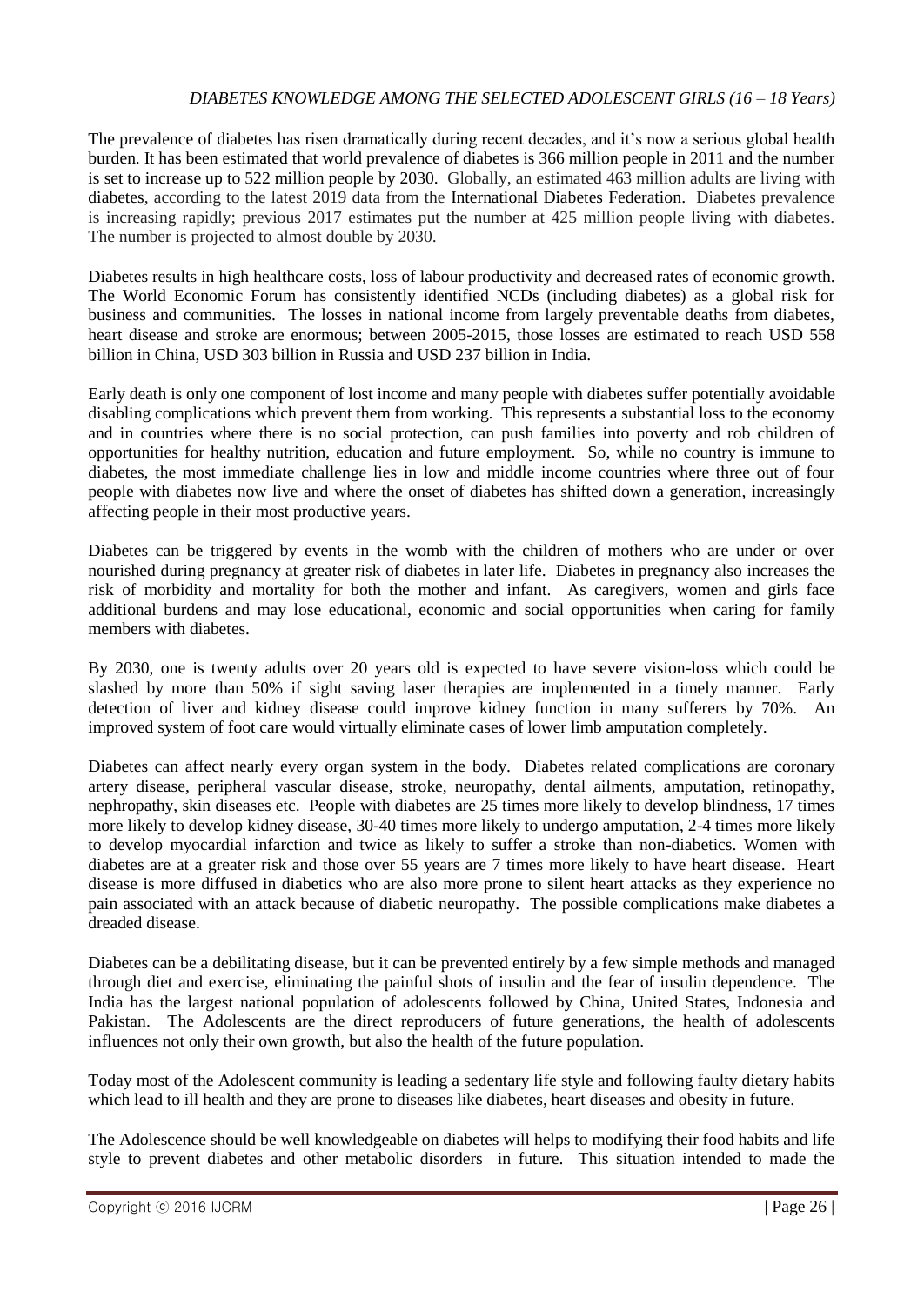researcher to take up this research study and to find out whether these targeted group have enough knowledge on diabetes.

#### **1.1 Objective of the Study**

The objective of the study is to know the knowledge on diabetes among the selected Adolescent Girls.

## **METHODOLOGY**

#### **2.1 Selection of the Study Area**

The study was conducted in Athoor Block of Dindigul District, Tamil Nadu. The Dindigul District consist of 14 Blocks. The Athoor Block is one among the 14 Blocks. It has 26 panchayats distributed in 23 Revenue villages. The total population of the Block is 1,07,752 (Male: 53,507, Female: 54,245) (Ref: Census of India, 2011). In Athoor Block three villages namely Athoor, N.Panchampatti and In Athoor Block three villages namely Athoor, N.Panchampatti and Perumalkovilpatti was selected for this study.

The basic criteria for selection of these areas was familiarity, accessibility and there was no much research on diabetes have been carried out. More over these areas are approachable for the conduct of the research and the willingness of the people to participate in the study.

#### **2.2 Selection of the Samples**

For this study Hundred (100) Adolescent Girls in the age group of 16 – 18 years were purposely selected by Purposive Random Sampling Method from the three villages namely Athoor, N.Panchampatti and Perumalkovilpatti in Athoor Block. The following table indicates the selection of samples for the study from the selected three villages.

| S.No. | Name of the Village | <b>No. of Adolescent Girls</b> |
|-------|---------------------|--------------------------------|
|       | Athoor              |                                |
| ∼.    | N.Panjampatti       | 49                             |
|       | Perumalkovilpatti   |                                |
|       | Гоtal               | 00                             |

Table 1: Selection of the Samples

#### **2.3 Formulation of the Interview Schedule**

An Interview Schedule as a tool was used for the present study to collect the information required for the study. According to Jellifee (1999) an instrument is not given directly to the respondent but it is filled in by an Interviewer who reads the question to the respondent and the required information is collected through face to face communication.

In order to collect the required data an Interview Schedule was framed and the same was pre-tested among 10 Adolescent Girls who were not part of the final sample. The optimum time needed for collecting the information has determined. The vagueness and ambiguity has removed. On the basis of experience gained in pre-testing, the final schedule was framed and same was used for collecting the data from the selected Adolescent Girls. Two separate tools were constructed to elicit the information from the selected adolescents.

#### **2.3.1 Interview Schedule-I**

The Interview Schedule – I was used for collecting the data from the Adolescent Girls on socio economic profile (age, education, occupation) and opinion about diabetes education and sources of information on diabetes.

#### **2.3.2 Interview Schedule-II**

The Interview Schedule - II was used to collect the data on awareness on diabetes and its prevention from the Adolescent Girls. The awareness on diabetes and its prevention of the Adolescent Girls were assessed by administering a set of 50 questions related to diabetes and its prevention such as prevalence, characteristics,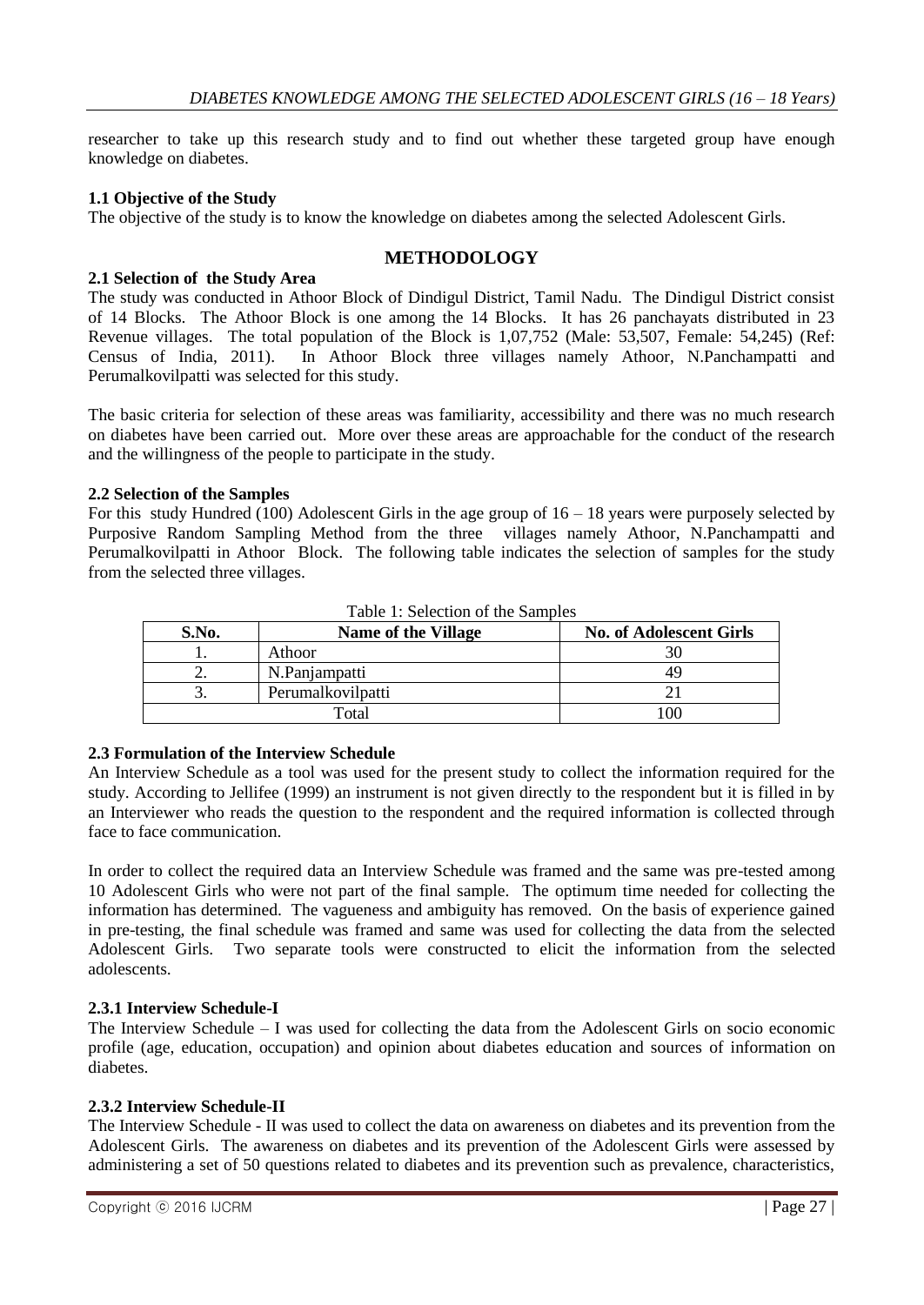diagnosis, normal blood glucose levels, types, etiological factors, symptoms, complications and management. To assess the awareness on diabetes among the Adolescent Girls the scores were given. The maximum scores were fifty. The scores obtained were classified in to five groups as: 1-10 (Very Poor), 11- 20 (Poor), 21-30 (Fair), 31-40 (Good) and above 40 (Very Good).

# **2.4 Analysis of the Data**

The data was analyzed using the Statistical Package of Social Sciences (SPSS 16.0) programme. The statistical measure i.e. simple percentage was used in the analysis and inferences were drawn.

# **RESULTS AND DISCUSSION**

| Age Range (in years) | <b>Number</b> | Percentage |
|----------------------|---------------|------------|
|                      |               | 30.C       |
|                      |               |            |
|                      |               |            |
| $\tau_{\text{otal}}$ |               |            |

Table 2: Age Range of the Adolescent Girls

Among the selected Adolescents thirty percent (30%) of the them were belonged to in the age group of 16 years, thirty seven percent (37%) of them were in the age group of 17 years and thirty three percent (33%) of them were in the age group of 18 years.

| <b>Educational Status</b> | <b>Number</b> | Percentage |  |
|---------------------------|---------------|------------|--|
| Illiterate                |               | 3.0        |  |
| Primary Level             | 15            | 15.0       |  |
| Middle School Level       | 19            | 19.0       |  |
| High School Level         | 15            | 15.0       |  |
| Studying $+1$             | 14            | 14.0       |  |
| Studying $+2$             | 19            | 19.0       |  |
| <b>Studying College</b>   | 15            | 15.0       |  |
| Total                     | 100           | 100.0      |  |

Table 3: Educational Status of the Adolescent Girls

Among the selected Adolescents nearly half of the Adolescents (48%) were falls under the category of student population. Three percent (3%) of them were illiterates. Around Fifteen percent (15%) of the Adolescents had education only up to primary level. Nineteen percent (19%) and fifteen percent (15%) of the Adolescents had education up to middle and high school level respectively.

| Twore +: Occupation of the <i>Fra</i> ofescent Offis |               |            |  |  |
|------------------------------------------------------|---------------|------------|--|--|
| Occupation                                           | <b>Number</b> | Percentage |  |  |
| <b>Agriculture Coolie</b>                            |               | 7.0        |  |  |
| Coolie                                               |               | 9.0        |  |  |
| <b>Business</b>                                      |               | 1.0        |  |  |
| Private Sector                                       | 23            | 23.0       |  |  |
| Jobless                                              |               | 12.0       |  |  |
| Studying                                             | 48            | 48.0       |  |  |
| Total                                                | 100           | 100.0      |  |  |

Table 4: Occupation of the Adolescent Girls

Among the working Adolescents (40%), majority (98%) of the Adolescents were working as coolies and working in the private sector such as spinning mills, dyeing units, departmental stores, stationary stores etc.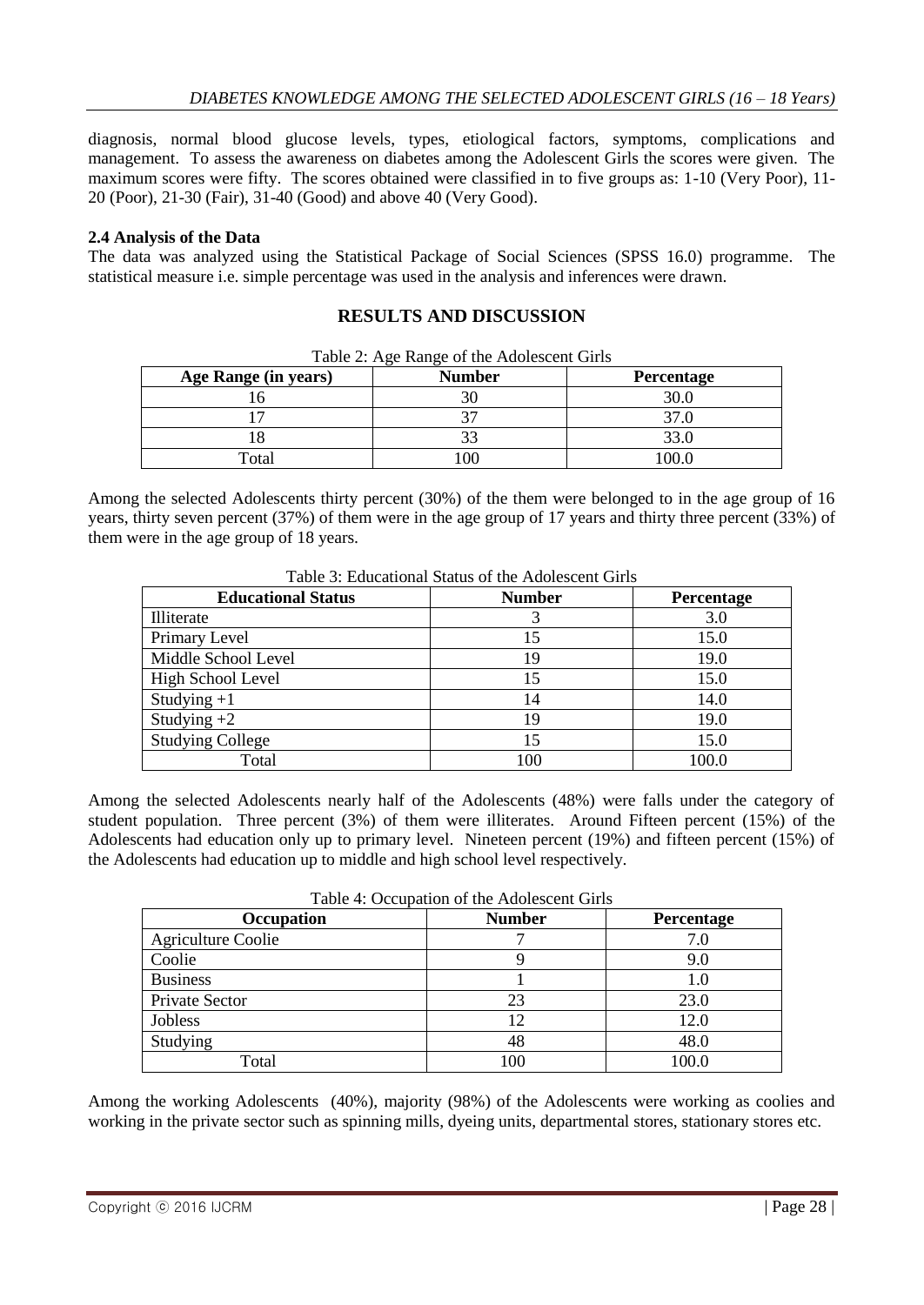| 1 WUIV UI NJUWIVUU UI IIIIUIIIIWWIJII UII IPIWUVVUU |            |  |  |
|-----------------------------------------------------|------------|--|--|
| Number $(N=100)*$                                   | Percentage |  |  |
| 4ء                                                  | 14.0       |  |  |
|                                                     | 45.0       |  |  |
| 35                                                  | 35.0       |  |  |
|                                                     | 20.0       |  |  |
|                                                     | 22.0       |  |  |
|                                                     |            |  |  |

 **\***Multiple responses

Among the Adolescent Girls **forty five percent (45%)**, thirty five percent (35%) and twenty percent (20%) reported that they got the information on Diabetes through mass media such as **Television**, Radio and Newspaper respectively. Fourteen percent (14%) and twenty two percent (22%) of them reported that they got the information from Physicians and ANM (Auxiliary Nurse Midwife) respectively.

A similar finding has been reported by Cryer et al. (2010) the television is the major source of information to reach the viewers about the diabetes. Through television they had known about the symptoms of diabetes and its diagnosis.

# **Adolescent's Opinion About Diabetes Education:**

All Adolescents (100%) those who were selected for this research study expressed they didn't attend any diabetes education camp and the diabetes education is most important for diabetics as well as their family members, because it will help

- ❖ to plan and prepare foods for diabetics,
- ❖ to take care of the diabetics and
- ❖ to prevent from complications.

| S.No. | <b>Knowledge Scores</b> | <b>Adolescent Girls</b> |            |
|-------|-------------------------|-------------------------|------------|
|       |                         | <b>Number</b>           | Percentage |
|       | $1-10$ (Very Poor)      | 63                      | 63.0       |
| 2.    | $11 - 20$ (Poor)        | 37                      | 37.0       |
| 3.    | $21 - 30$ (Fair)        |                         | ---        |
| 4.    | (Good)<br>$31 - 40$     | ---                     | ---        |
| 5.    | $> 40$ (Very Good)      |                         |            |
|       | Total                   | 100                     |            |

#### Table 6: Diabetes Knowledge Scores of the Adolescent Girls

- ❖ Nearly two third **(63%)** of the Adolescent Girls obtained **very poor scores (1-10).**
- ❖ Thirty seven percent **(37%)** of the Adolescent Girls obtained **poor scores (11-20).**

Among the selected Adolescent Girls all (100%) of the Adolescents obtained very poor (1-10) and poor scores (11-20). It was noticed that none of the Adolescents scored above twenty. This indicates their awareness on diabetes and its prevention was very poor.

# **CONCLUSION**

Young generations are the future pillars, citizens and parents of our country and they have to break up many shackles to come up in their life. The young minds are like a fertile soil, in which whatever sown grows out well. The adolescents can be educated by creating awareness through various means about the importance of proper diet, healthy life style and exercise can help to pave the way to control the diabetes in future.

Diabetes education for Adolescents plays an important role in preventing diabetes and motivating them in the development of healthy habits and attitudes. The findings of this research study may help to plan